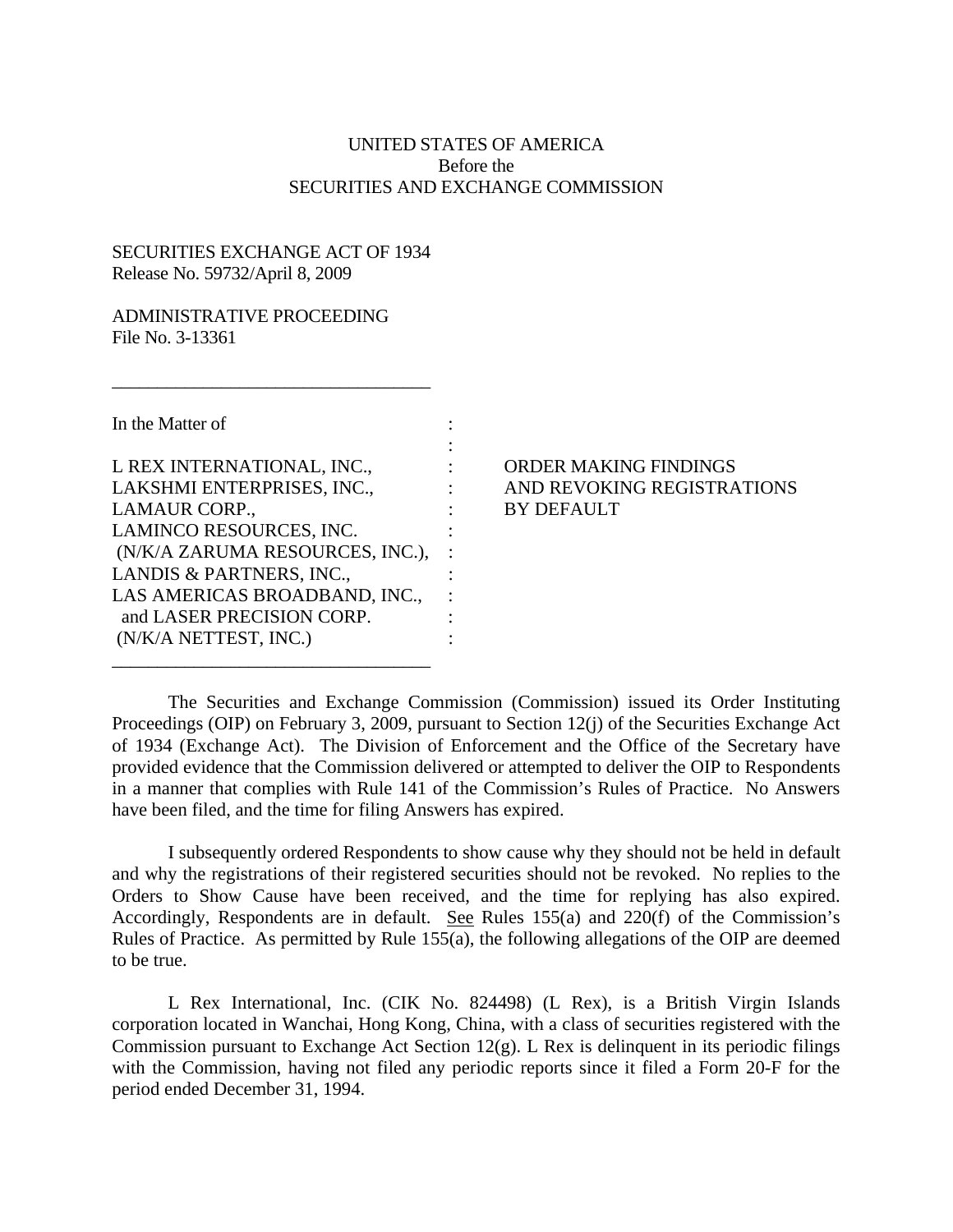Lakshmi Enterprises, Inc. (CIK No. 1097364) (Lakshmi), is a void Delaware corporation located in Pacific Palisades, California, with a class of securities registered with the Commission pursuant to Exchange Act Section 12(g). Lakshmi is delinquent in its periodic filings with the Commission, having not filed any periodic reports since it filed a Form 10-QSB for the period ended March 31, 2001, which reported a net loss of \$73,670 since inception on May 9, 1997.

Lamaur Corp. (CIK No. 1011154) (Lamaur) is a void Delaware corporation located in Fridley, Minnesota, with a class of securities registered with the Commission pursuant to Exchange Act Section 12(g). Lamaur is delinquent in its periodic filings with the Commission, having not filed any periodic reports since it filed a Form 10-Q for the period ended September 30, 2001, which reported a net loss of \$2,131,000 for the prior nine months.

Laminco Resources, Inc. (n/k/a Zaruma Resources, Inc.) (CIK No. 1011352) (Laminco), is a British Columbia corporation located in Vancouver, British Columbia, Canada, with a class of securities registered with the Commission pursuant to Exchange Act Section  $12(g)$ . Laminco is delinquent in its periodic filings with the Commission, having not filed any periodic reports since it filed a Form 20-F for the period ended December 31, 1999, which reported a net loss of \$331,400 (Canadian) for the prior year.

Landis & Partners, Inc. (CIK No. 1108702) (Landis), is a permanently revoked Nevada corporation located in Fountain Hills, Arizona, with a class of securities registered with the Commission pursuant to Exchange Act Section 12(g). Landis is delinquent in its periodic filings with the Commission, having not filed any periodic reports since it filed a Form 10-QSB for the period ended September 30, 2001.

Las Americas Broadband, Inc. (CIK No. 760497) (Las Americas), is a delinquent Colorado corporation located in Tehachapi, California, with a class of securities registered with the Commission pursuant to Exchange Act Section  $12(g)$ . Las Americas is delinquent in its periodic filings with the Commission, having not filed any periodic reports since it filed a Form 10-KSB for the period ended December 31, 2003, which reported a net loss of \$4,222,512 for the prior year.

Laser Precision Corp. (n/k/a NetTest, Inc.) (CIK No. 312242) (Laser Precision) is an inactive New York corporation located in San Juan Capistrano, California, with a class of securities registered with the Commission pursuant to Exchange Act Section  $12(g)$ . Laser Precision is delinquent in its periodic filings with the Commission, having not filed any periodic reports since it filed a Form 10-Q for the period ended September 30, 1994.

As discussed in more detail above, all of the Respondents are delinquent in their periodic filings with the Commission, have repeatedly failed to meet their obligations to file timely periodic reports, and failed to heed delinquency letters sent to them by the Division of Corporation Finance requesting compliance with their periodic filing obligations or, through their failure to maintain a valid address on file with the Commission as required by Commission rules, did not receive such letters.